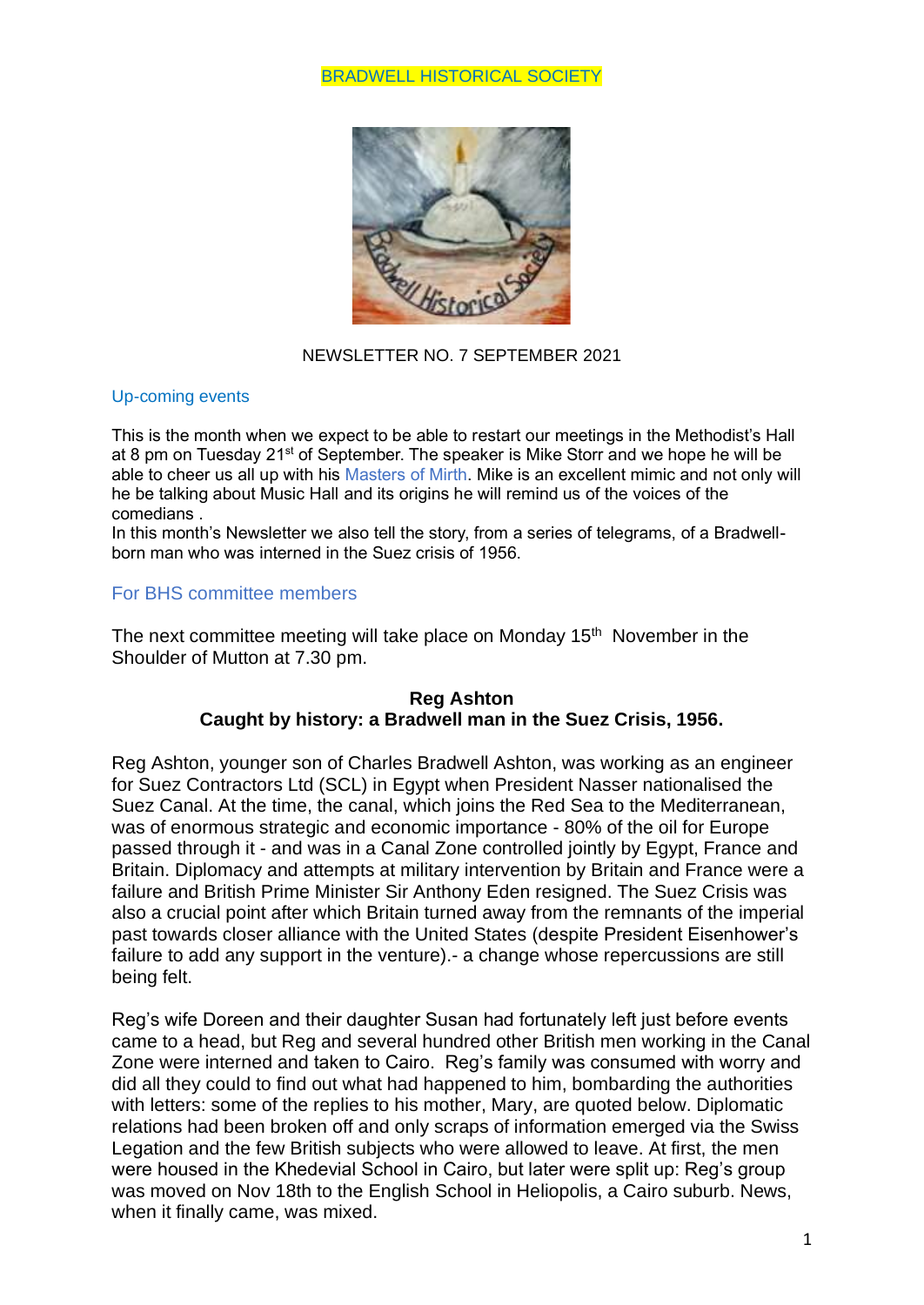# **From: Suez Contractors Ltd**

To: Mrs Mary Ashton, Bradwell 27.11.56 …*'living conditions are now much better…but there is still shortage of food. Internees are allowed out for one hour...and are permitted a cold bath daily. There has been no epidemic…Internees in the Victoria school can buy food*.'

It was only later that the family found out that Reg was at the other school! Many internees had had to leave all their possessions and personal documents in their houses, and money was short, though the Swiss Legation tried to supply their needs.

### **From: British Red Cross Society, International Relations and Relief.**

To: Mrs Mary Ashton 30.11.56 …*'it is still impossible to send letters or parcels to the employees interned in Egypt. …the delegate who visited the internees said that food, housing and sanitary conditions were satisfactory.'*

More detailed news followed when Brandon Laight, ex-headmaster of the English School, was allowed to leave Egypt, and reported to SCL:

## **From: Brandon Laight**

To: Sir John M. Duncanson, Chairman, SCL. 4.12.56

*…'we were put out of the building on 2.11 and your personnel were moved in on 18.11… Naturally, no kind of detention is tolerable to British people, but apart from this they seem to be looked after and in good health…..the men seem to have organised themselves into Committees…everyone seems to be cheerful…'*

This was comforting, though not everything was as peaceful as it seemed: after he arrived home Reg told of hearing the Cairo mob yelling for blood outside the school. Luckily, the Egyptian commandant was in control of the situation. Diplomatic efforts redoubled and by mid-December contingency plans were being made for the evacuation of the internees.

## **From: Suez Contractors Ltd**

To: Mrs Mary Ashton1. 2.12.56

…*'we do not yet know when our men will leave Egypt…arrangements cover the reception at airports, including the provision of food, heavy clothing and comforts. …a fully qualified medical service will be available…Our men will be put in funds…we will provide, where necessary, food especially suited to personnel who have been on a restricted diet. Wives and next of kin are earnestly asked not to meet them, but to remain…at home. Please on no account send any clothes or suitcases. '*

It was made clear that any movement would be at short notice and that it wouldn't be known who was on which aircraft, keeping uncertainty high till the end.

Finally, on Christmas Eve 1956, a telegram arrived in Bradwell:

*Arrived home Sunday. Tired but well. See you soon. Happy Christmas. Love, Reg.*